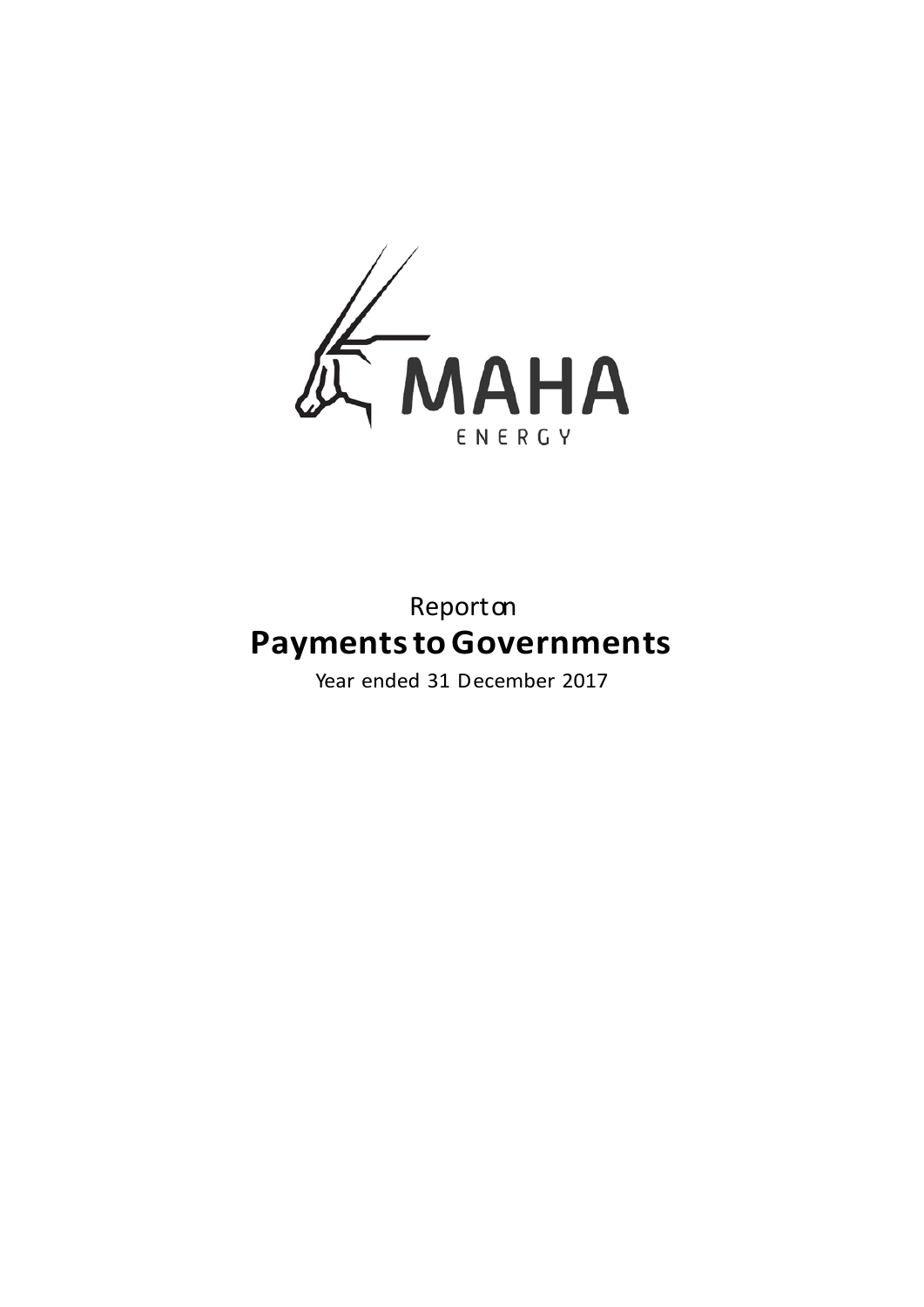#### **Introduction**

This report gives an overview of payments to governments made by Maha Energy AB and its subsidiaries ("Maha Energy" or "the Company") during the year 2017. Maha Energy is committed to the highest standards of corporate governance and transparency and supports the concept of transparency in revenue flows from oil and gas activities in natural resource owning countries. The Company believes that this help empowers citizens of resource-owning countries to hold their governments accountable for the wealth generated by those resources.

#### **Basis of preparation**

This report is prepared in accordance with the Swedish regulations regarding report on payments to governments (Lag (2015:812) om rapportering av betalningar till myndigheter). This law applies to companies involved in extractive activities and applies for financial years starting after 31 December 2015.

Payments shown in this report are presented in TUSD.

#### **Reporting entities**

Payments made to governments that relate to subsidiaries of Maha Energy AB involved in extractive activities such as exploration, development, and production of oil and gas during 2017 are included in this report. For Assets acquired during 2017, the reported payments included were since the date of acquisition.

#### **Government**

Government includes any national, regional or local authority of a country, and includes a department, agency or entity that is a subsidiary of a government, which includes as well national oil companies. This report includes royalty payments made to Petróleo Brasileiro S.A ("Petrobras"), a publicly traded company listed on the New York Stock Exchange with a direct ownership of 50,26% percent by the Brazilian Federal Government as of December 31, 2017 [\(http://www.investidorpetrobras.com.br/en/corporate-governance/capital-ownership\)](http://www.investidorpetrobras.com.br/en/corporate-governance/capital-ownership). These royalties were granted as part of the 1998 Round Zero Bid Round in Brazil, as Petrobras was the original concession owner. A state-owned company that undertakes activities outside of its home jurisdiction is not considered to be a government.

#### **Cash basis**

Payments are reported on a cash basis, meaning that they are reported in the period in which they are paid, which is not necessarily the same period as the liabilities arise. Refunds are also reported in the period they are received by the Company and are shown as negative amounts in the Report.

#### **Materiality**

The Regulations require that payments made as a single payment or as part of a series of related payments exceeding TSEK 860 (approximately TUSD 100) within one financial year be included in this Report.

#### **Payment types**

#### *Taxes*

These are taxes paid by the Company on its profits or production. Payments are reported net of refunds. Taxes levied on consumption such as value added taxes, personal income taxes, sales taxes, property and environmental taxes are excluded.

#### *Royalties*

These are payments for the rights to extract oil and gas resources.

*Fees*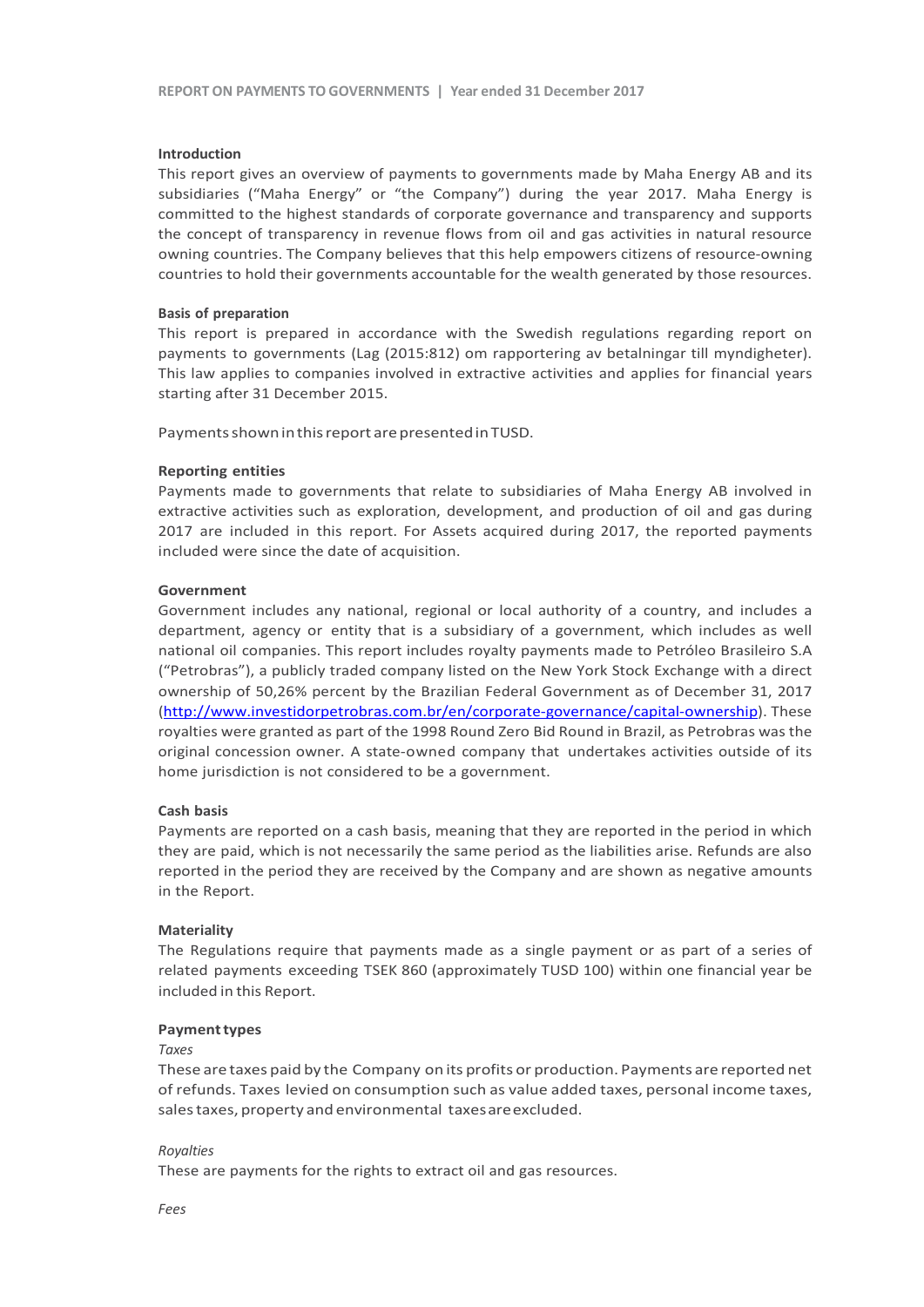These are fees and other sums paid as consideration for acquiring a license or concession for gaining access to an area where extractive activities are performed.